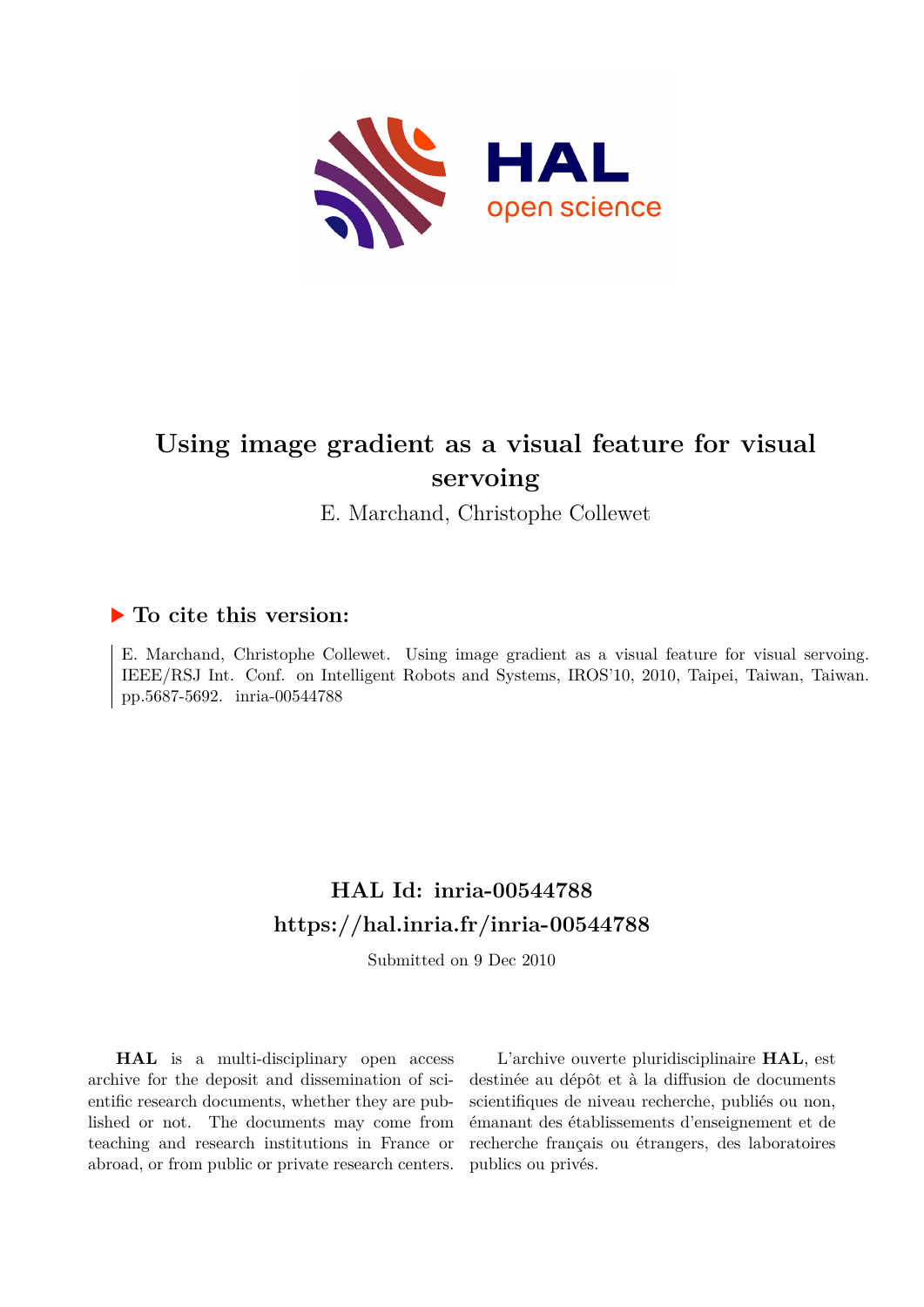### Using image gradient as a visual feature for visual servoing

Eric Marchand, Christophe Collewet

*Abstract*— Direct photometric visual servoing has proved to be an efficient approach for robot positioning. Instead of using classical geometric features such as points, straight lines, pose or an homography, as it is usually done, information provided by all pixels in the image are considered. In the past mainly luminance information has been considered. In this paper, considering that most of the useful information in an image is located in its high frequency areas (that are contours), we have consider various possible combinations of global visual feature based on luminance and gradient. Experimental results are presented to show the behavior of such features.

#### I. OVERVIEW

Visual servoing consists in using data provided by a vision sensor for controlling the motions of a robot [1]. Classically, to achieve a visual servoing task, a set of visual features has to be selected from the image allowing to control the desired degrees of freedom. For year these features have mainly been geometric features such as points, straight lines, pose [1]. Robust extraction and real-time spatio-temporal tracking of visual cues is then usually one of the keys to success of a visual servoing task.

More global information can be considered such as 2D motion model [2]–[5]. Nevertheless, such approaches require a complex image processing step. Removing the entire matching process is only possible when closely tie the image to the control. Considering the whole image as a feature has previously been studied [6]–[10]. In [9], the visual features are directly the image luminance. The control is then achieve by minimizing the error between the current and the desired image. The key point of this approach relies on the analytic computation of the interaction matrix that links the time variation of the luminance to the camera motions. In [6], [7] an eigenspace decomposition is performed to reduce the dimensionality of image data. The control is then performed in the eigenspace and not directly with the image intensity. In that case the interaction matrix related to the eigenspace is not computed analytically but learned during an off-line step. In [10], visual servoing uses directly the information (as defined by Shannon) contained in the image. A metric derived from information theory (mutual information) is used as a visual feature for visual servoing us to build the control law. [8] also consider the pixels intensity. This approach is based on the use of kernel methods that lead to a high decoupled control law but only four degrees of freedom are considered.

In visual servoing, a control law is designed so that visual features s reach a desired value s<sup>\*</sup>, leading to a correct realization of the task. The control principle is thus to regulate to zero the error vector  $\mathbf{e} = \mathbf{s} - \mathbf{s}^*$ . To build the control law, the knowledge of the interaction matrix  $L_s$ is usually required. For eye-in-hand systems and a static environment, this matrix links the time variation of s to the camera instantaneous velocity v

$$
\dot{\mathbf{s}} = \mathbf{L}_{\mathbf{s}} \mathbf{v} \tag{1}
$$

with  $\mathbf{v} = (\mathbf{v}, \boldsymbol{\omega})$  where v is the linear camera velocity and  $\omega$  its angular velocity. Considering direct visual servoing scheme, the difficulty is to find a visual feature s that is computed on the whole image and for which the interaction matrix can be analytically computed.

The contribution of this paper are the definition of a new visual feature  $s(r)$  (where r is the camera pose): the norm of the image gradient, the interaction matrix that links the variation of norm of the gradient to camera motion, and an experimental analysis of the behavior of the system using various way to integrate gradient information in the control laws.

The next section, Section II, recalls the basic way to achieve a direct photometric visual servoing process. The definition of visual feature as introduced in [9] is considered. Section III presents the new visual features proposed in this paper based on the norm of the image gradient. Control laws are presented in Section IV along with various choices for the visual feature that consider luminance, gradient or various combinations of these two features. Section V shows the behavior of these various control laws with results obtained on a six degrees of freedom robot.

#### II. LUMINANCE AS A VISUAL FEATURE

The visual features considered in this paper are the luminance  $I$  of each point of the image. In fact we have

$$
\mathbf{s}(\mathbf{r}) = \mathbf{I}(\mathbf{r}) = (\mathbf{I}_{1\bullet}, \mathbf{I}_{2\bullet}, \cdots, \mathbf{I}_{N\bullet})
$$
 (2)

where  $I_{k\bullet}$  is nothing but the k-th line of the image.  $I(r)$  is then a vector of size  $N \times M$  where  $N \times M$  is the size of the image. As mentioned in the previous Section, any control law requires an estimation of the interaction matrix. In our case, as already stated, we are looking for the interaction matrix related to the luminance of a pixel in the image. It is fully described in [9] and is recalled now.

The basic hypothesis assumes the temporal constancy of the brightness for a physical point between two successive images. This hypothesis leads to the so-called *optical flow constraint equation* (OFCE) that links the temporal variation

Eric Marchand is with Université de Rennes 1, IRISA UMR 6074, INRIA Rennes-Bretagne Atlantique, Lagadic research group, email: Eric.Marchand@irisa.fr, Christophe Collewet is with Cemagref, INRIA Rennes-Bretagne Atlantique, Fluminance research group, email: Christophe.Collewet@cemagref.fr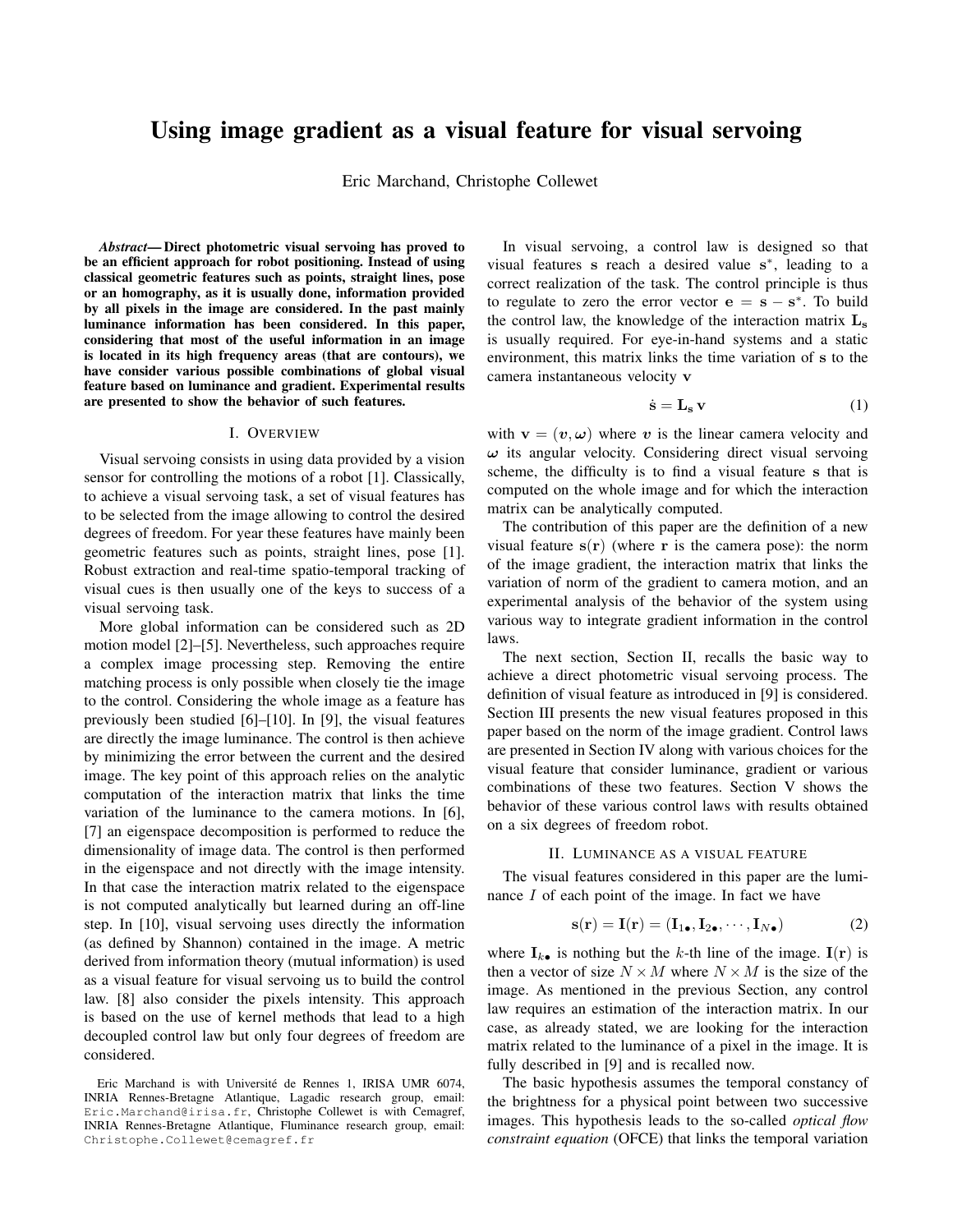of the luminance  $I$  to the image motion at a given pixel  $x$ [11].

More precisely, assuming that the point has a displacement  $dx$  in the time interval  $dt$ , the previous hypothesis leads to

$$
I(\mathbf{x} + \mathbf{dx}, t + dt) = I(\mathbf{x}, t).
$$
 (3)

Written under a differential form, a first order Taylor series expansion of this equation about x gives

$$
\nabla I^{\top} \dot{\mathbf{x}} + \dot{I} = 0 \tag{4}
$$

with  $I = \partial I / \partial t$ . It becomes then straightforward to compute the interaction matrix  $L_I$  related to I by plugging the interaction matrix  $L_x$  related to x into (4). We obtain

$$
\dot{I} = -\nabla I^{\top} \mathbf{L}_{\mathbf{x}} \mathbf{v}.
$$
 (5)

Finally, if we introduce the interaction matrices  $L_x$  and  $L_y$ related to the coordinates  $x$  and  $y$  of  $x$ , such as:

$$
\dot{x} = ( -1/Z \quad 0 \quad x/Z \quad xy \quad -(1+x^2) \quad y \quad ) \mathbf{v} \tag{6}
$$

that we can rewrite  $\dot{x} = \mathbf{L}_x \mathbf{v}$  and

$$
\dot{y} = \begin{pmatrix} 0 & -1/Z & y/Z & 1 + y^2 & -xy & -x \end{pmatrix} \mathbf{v}
$$
 (7)

that we rewrite  $\dot{y} = \mathbf{L}_y \mathbf{v}$  and we obtain

$$
\mathbf{L}_I = -(\nabla I_x \mathbf{L}_x + \nabla I_y \mathbf{L}_y) \tag{8}
$$

where  $\nabla I_x$  and  $\nabla I_y$  are the components along x and y of the spatial image gradient  $\nabla I$ . Note that it is actually the only image processing step necessary to implement the presented method.

#### III. NORM OF THE GRADIENT AS A VISUAL FEATURE

Although the luminance is a very rich information, it can be considered as unstable when large and non-affine lighting variation occurred. Therefore, rather than considering the luminance we propose here to use the norm of the image gradient as a feature. Like the luminance we have a global feature. The resulting visual servoing scheme will still then not require any matching nor tracking step. Here again, the main difficulty, is to derive the interaction matrix related to this new visual feature.

The square of the norm of the gradient in a point  $x =$  $(x, y)$  is given by:

$$
\|\nabla \mathbf{I}(x, y)\|^2 = \nabla I_x^2(x, y) + \nabla I_y^2(x, y). \tag{9}
$$

This measure is classically used to determine regions of rapid intensity changes. This usually corresponds to edge in the image.

Considering the square of the norm of the image gradient (see Fig. 1) as a visual feature, vector  $s(r)$  is given by:

$$
\mathbf{s}(\mathbf{r}) = ||\nabla \mathbf{I}(\mathbf{r})||^2 = \nabla I_x^2(\mathbf{r}) + \nabla I_y^2(\mathbf{r}) \tag{10}
$$

where  $\| \nabla I(r) \|^{2}$  is the square of the norm of the image gradient.

As in Section II we therefore need to compute the interaction matrix related to the norm of the gradient. This matrix



Fig. 1. An image (a)  $I(r)$  and (b) the norm of its gradient  $|| \nabla I(r) ||^2$ 

L<sub>G</sub> relies the variation of the norm of the image gradient to the camera velocity. We have

$$
\mathbf{L}_{\mathbf{G}} = \frac{\partial \mathbf{s}}{\partial x} \mathbf{L}_x + \frac{\partial \mathbf{s}}{\partial y} \mathbf{L}_y \tag{11}
$$

with

$$
\frac{\partial \mathbf{s}}{\partial x} = 2 \left( \frac{\partial^2 I}{\partial x^2} \frac{\partial I}{\partial x} + \frac{\partial^2 I}{\partial x \partial y} \frac{\partial I}{\partial y} \right) \tag{12}
$$

and

$$
\frac{\partial \mathbf{s}}{\partial y} = 2 \left( \frac{\partial^2 I}{\partial x \partial y} \frac{\partial I}{\partial x} + \frac{\partial^2 I}{\partial y^2} \frac{\partial I}{\partial y} \right). \tag{13}
$$

After some rewriting, we finally get:

$$
\mathbf{L}_{\mathbf{G}} = 2\left[ \left( \nabla I_x \frac{\partial \nabla I_x}{\partial x} + \nabla I_y \frac{\partial \nabla I_y}{\partial x} \right) \mathbf{L}_x + \left( \nabla I_x \frac{\partial \nabla I_x}{\partial y} + \nabla I_y \frac{\partial \nabla I_y}{\partial y} \right) \mathbf{L}_y \right]. (14)
$$

IV. CONTROL LAW AND CHOICE OF VISUAL FEATURE

#### *A. Control law as an optimization problem*

To derive the control, we choose to consider visual servoing as an optimization problem [12]. The goal is to minimize the following cost function

$$
\mathcal{C}(\mathbf{r}) = (\mathbf{s}(\mathbf{r}) - \mathbf{s}(\mathbf{r}^*))^{\top} (\mathbf{s}(\mathbf{r}) - \mathbf{s}(\mathbf{r}^*))
$$
 (15)

where r describes the current pose of the camera with respect to the object (it is an element of  $\mathbb{R}^3 \times SO(3)$ ) and where  $\mathbf{r}^*$ is the desired pose. In that case, a step of the minimization scheme can be written as follows

$$
\mathbf{r}_{k+1} = \mathbf{r}_k \oplus \mathbf{v}\mathbf{d}(\mathbf{r}_k) \tag{16}
$$

where " $\oplus$ " is the operator that updates the pose  $r_k$  and which is "implemented" through the robot controller and  $d(r_k)$  a direction of descent. In that case, the following velocity control law can be derived considering that  $\lambda_k$  is small enough

$$
\mathbf{v} = \lambda_k \mathbf{d} \left( \mathbf{r}_k \right) \tag{17}
$$

 $\lambda_k$  is often chosen as a constant value. In the remainder of the paper we will omit the subscript  $k$  for the sake of clarity.

When  $r_k$  lies in a neighborhood of  $r^*$ ,  $s(r)$  can be linearized around  $s(r_k)$  and plugged into (15). Then, after having zeroed its gradient, we obtain

$$
\mathbf{d}\left(\mathbf{r}\right) = -\left(\mathbf{L}_{\mathbf{s}}^{\top}\mathbf{L}_{\mathbf{s}}\right)^{-1}\nabla\mathcal{C}\left(\mathbf{r}\right) \tag{18}
$$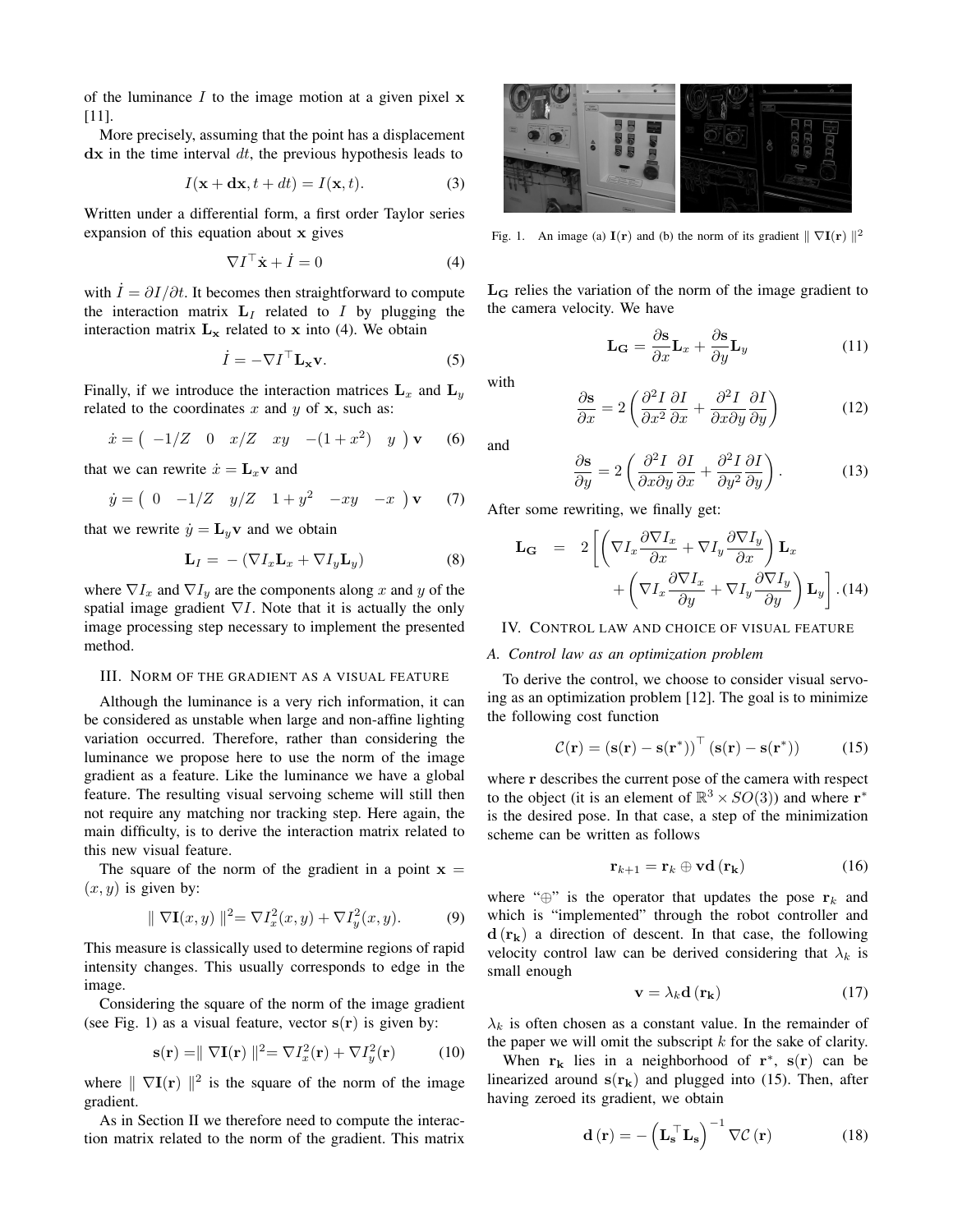that becomes:

$$
\mathbf{v} = -\lambda \mathbf{L}_\mathbf{s}^+ \left( \mathbf{s}(\mathbf{r}) - \mathbf{s}(\mathbf{r}^*) \right). \tag{19}
$$

This is the control law usually used in visual servoing [1].

In our case we consider a Levenberg-Maquardt like approach. This method considers the following direction

$$
\mathbf{d}(\mathbf{r}) = -(\mathbf{G} + \mu \operatorname{diag}(\mathbf{G}))^{-1} \nabla \mathcal{C}(\mathbf{r}) \tag{20}
$$

where G is usually chosen as  $\nabla^2 C(\mathbf{r})$  or more simply as  $\mathbf{L}_s^{\top} \mathbf{L}_s$  leading in that last case to

$$
\mathbf{v} = -\lambda \left( \mathbf{H} + \mu \operatorname{diag}(\mathbf{H}) \right)^{-1} \mathbf{L}_{\mathbf{s}}^{\top} \left( \mathbf{s}(\mathbf{r}) - \mathbf{s}(\mathbf{r}^*) \right) \tag{21}
$$

with  $H = L_s^{\top}L_s$ . The parameter  $\mu$  makes possible to switch from a steepest descent like approach to a Gauss-Newton one [9]. For all the experiments reported in the next section, the following value has been used:  $\mu = 0.01$ .

#### *B. Choice of the visual features*

In this paper, for comparison issue, we will consider various visual features:

*1) Luminance:* Considering direct photometric visual servoing the basic choice is to consider the luminance as the visual feature. In that case, and denoting  $I(r)$  the image (represented here by a vector), we have  $s = I(r)$ . This corresponds to the visual feature presented in Section II and used in [9]. In this case the control law is given by:

$$
\mathbf{v} = -\lambda \left( \mathbf{H}_{\mathbf{I}} + \mu \operatorname{diag}(\mathbf{H}_{\mathbf{I}}) \right)^{-1} \mathbf{L}_{\mathbf{I}}^{\top} \left( \mathbf{I}(\mathbf{r}) - \mathbf{I}(\mathbf{r}^*) \right) \tag{22}
$$

with  $\mathbf{H}_{\mathbf{I}} = \mathbf{L}_{\mathbf{I}}^{\top} \mathbf{L}_{\mathbf{I}}$ 

*2) Weighted luminance:* The basic way to introduce the square of the norm of the gradient is to weight, the luminance with a scalar  $\alpha, \alpha \in [0, 1]$  which will be high when the norm of the gradient is large (ie, where there is useful information) and which decreases when gradient magnitude decreases (ie, in area with no significant information). Let us denote  $\parallel$  $\nabla I_{max}$  ||<sup>2</sup> the maximum of the norm of the gradient over all the pixels of the image. The coefficient  $\alpha(x, y)$  for pixel  $(x, y)$  is then given by

$$
\alpha(x, y) = \frac{\| \nabla I(x, y) \|^2}{\| \nabla I_{max} \|^2}
$$

In that case, the visual feature is given by  $s = DI(r)$ where **D** is a diagonal matrix that contains the weights  $\alpha$  associated to each pixel. Formally, when computing the interaction matrix related to s we should consider that D is modified when the camera is moving. Nevertheless we will consider here that it is a constant. The control law here may be consider as an iterative reweighted least square (IRLS) as presented in [13].

*3) Norm of the image gradient:* The other solution to build a control law based on gradient information is to directly consider a vector of visual feature build using the square of the norm of the gradient. In that case we have  $\mathbf{s} = ||\nabla \mathbf{I}(\mathbf{r})||^2$  which corresponds to the visual feature presented in Section III.

The control law is then given by:

$$
\mathbf{v} = -\lambda \left( \mathbf{H}_{\mathbf{G}} + \mu \operatorname{diag}(\mathbf{H}_{\mathbf{G}}) \right)^{-1} \mathbf{L}_{\mathbf{G}}^{\top} \mathbf{e}
$$
 (23)

with

$$
e = \parallel \nabla I(r) \parallel^2 - \parallel \nabla I(r^*) \parallel^2
$$

and with  $H_G = L_G^{\top} L_G$  and  $L_G$  given by equation (14).

*4) Luminance and norm of the gradient:* Finally, one can consider both luminance and norm of the gradient within the same visual feature vector. In that case  $s = (I(r), \|$  $\nabla I(\mathbf{r})$   $\|^2$ )<sup> $\top$ </sup> that stack the two former visual features. The goal is here to take advantage of both luminance and gradient information.

#### V. EXPERIMENTAL RESULTS

In all the experiments reported here, the camera is mounted on a 6 degrees of freedom gantry robot. Control law is computed on a Core 2 Duo 3Gz PC. The image processing time (Gaussian filter and the 6 gradient images) along with the interaction matrix computation required 60ms (for  $320 \times 240$  images). Let us emphasize the fact that for all these experiments, the six degrees of freedom of our robot are controlled.

#### *A. Comparison of the various visual features*

For the first experiment a planar object has been used (see Fig. 2). The initial error pose was  $\Delta r_{\text{init}} = (3 \text{ cm}, -1)$ 18cm, 8cm, 17°, 2°, -9°). The desired pose was so that the object and CCD planes are parallel. The interaction matrix has been computed at each iteration but assuming that all the depths are constant and equal to  $Z^* = 80$  cm, which is a coarse approximation. We conduct a full set of experiment with all the visual feature presented in Section IV-B. In each case we report the evolution of the value  $\mathcal{C}(\mathbf{r})$  of the cost function (see equation (15)), the camera velocity  $\mathbf{v} = (\mathbf{v}, \boldsymbol{\omega})$ in meter/s and radian/s and the positioning error (between r and r<sup>\*</sup>) in meter and radian.

We assume in this section that the temporal luminance constancy hypothesis is valid, i.e. we use the interaction matrix given in (8). In order to make this assumption as valid as possible, a diffuse lighting as been used. Moreover, the lighting is also motionless wrt the scene being observed.

In the first experiment we consider luminance as the visual feature  $s(r) = I(r)$ . Fig. 2a and 2b show the initial and desired image. Fig. 2c and 2d show the error images at the beginning and at the end of the positioning task. These later images can be seen as the error vector  $I(r) - I(r^*)$  used in the control law. In that case, as expected, the robot converges toward the correct pose (see Fig. 3) with a huge precision (see Table I third row).

In a second experiment, we consider the square of the norm of the gradient as visual feature  $s(r) = || \nabla I(r) ||^2$ . Fig. 4a and 4b show the scene viewed from the initial and desired pose. Fig. 4c and 4d shows the norm of the gradient images at the beginning and at the end of the positioning task. This can be seen as the current (resp. desired) visual feature s (resp. s<sup>\*</sup>).

Image 4e shows the error in the luminance space (not used in the control law) whereas Image 4f shows the error between the two image gradient. Both images are acquired from the initial pose. This later image can be seen as the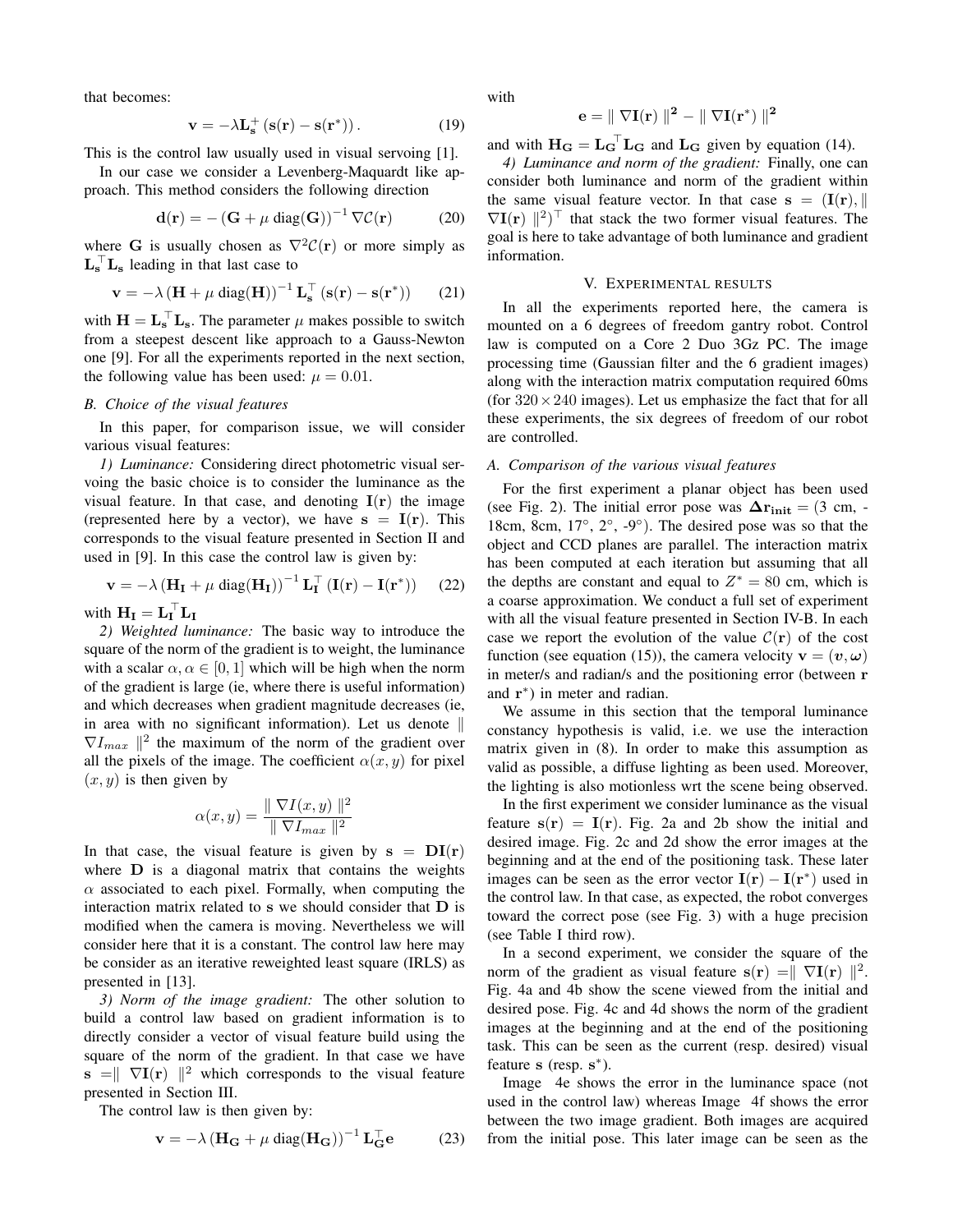

Fig. 2. Luminance as a visual feature [9] (a) Scene viewed from the initial pose (b) scene viewed from the desired pose  $\mathbf{r}^*$  (c) initial error  $(I(\mathbf{r}) - I(\mathbf{r}^*))$  (d) final error.



Fig. 3. Luminance as a visual feature [9] (a) Cost function  $I(r) - I(r^*)$ , (b-c) Camera velocities (m/s or rad/s), (d) Translational part of ∆r (m), (e) Rotational part of  $\Delta$ r (rad.)

error vector  $||\nabla I(r)||^2 - ||\nabla I(r^*)||^2$  used in the control law. The last row show similar error images but for the final pose reached by the robot. Let us note that image gradient and image gradient difference are normalized for visualization issue which artificially emphasizes noise when gradient difference is very small (as can be seen on Fig. 4i).

When considering the norm of the gradient, although the robot behavior (3D trajectory and velocity profile) are different (see Fig. 3 vs Fig. 5), the camera reaches its desired pose with a similar accuracy (see Table I, 4th row). In both cases, the precision accuracy is less than 0.2mm in translation and less than 0.02 degree in rotation. Let us note that is very difficult to reach so low positioning errors when using geometric visual features as it is usually done.



 $\frac{P}{P}$   $\frac{Q}{P}$   $\frac{Q}{P}$   $\frac{Q}{P}$   $\frac{Q}{P}$  the square of the norm of the gradient used in the control law ( $\frac{Q}{Q}$ [r)  $\frac{Q}{Q}$  $\mathbb{E}$  =  $\mathbb{E}$   $\mathbb{E}$  =  $\mathbb{E}$   $\nabla$ **I**(r<sup>\*</sup>)  $\mathbb{E}$  2) (g) final error in the intensity space and (h) final error Fig. 4. Square of the norm of the gradient as a visual feature (a) Scene viewed from the initial pose (b) scene viewed from the desired pose r<sup>\*</sup> (c) initial visual feature  $\mathbf{s}(\mathbf{r}) = ||\nabla \mathbf{I}(\mathbf{r})||^2$  (d) desired visual feature  $\mathbf{s}^* =$  $\nabla^2 \mathbf{I}(\mathbf{r}^*)$  (e) initial error in the intensity space  $(\mathbf{I}(\mathbf{r}) - \mathbf{I}(\mathbf{r}^*)$  and (f) error on on the square of the norm of the gradient used in the control law (error is normalized)

| approach         | $\Delta t$ $_{r}$ | $\Delta t_u$ | $\Delta t_z$ | $\Delta R_{\it \scriptscriptstyle T}$ | $\Delta R_u$ | $\Delta R_z$ |
|------------------|-------------------|--------------|--------------|---------------------------------------|--------------|--------------|
| initial error    | $-30.58$          | $-180.22$    | 82.98        | $-17.92$                              | 1.32         | $-9.5$       |
| Luminance        | $\Omega$          | $-0.16$      | $-0.02$      | $-0.01$                               | $-0.01$      | $\Omega$     |
| Gradient         | 0.2               | $-0.11$      | $-0.04$      | $-0.01$                               | $\Omega$     | 0.02         |
| Lum. & gradient  | 0.32              | 0.23         | $-0.04$      | 0.05                                  | $-0.04$      | 0.02         |
| Weighted lum.    | 0.64              | $-0.46$      | $-0.04$      | $-0.05$                               | $-0.02$      | $-0.08$      |
| 3D initial error | 167.88            | 0.26         | 2.19         | 0.02                                  | $-18$        | 0.28         |
| 3D final error   | 0.24              | $-0.08$      | 0.1          | $-0.01$                               | 0.02         | 0.1          |

TABLE I

POSITIONING PRECISION: WE COMPARED THE DIFFERENT APPROACH PRESENTED IN THE PAPER. FINAL ERROR IN  $mm$  and degrees.

#### *B. Hybrid visual feature: luminance and gradient*

We also experiment a weighted combination of luminance and gradient within the same control law as defined in Section IV-B.2. Although efficient, the camera converges toward the correct pose, it has to be noted that the positioning error is higher than with the two previous experiments (see Fig. 6 and Table I). This is mainly due to the fact that less information are considered (that is the area with low gradients).

In the next experiment, we followed the standard practice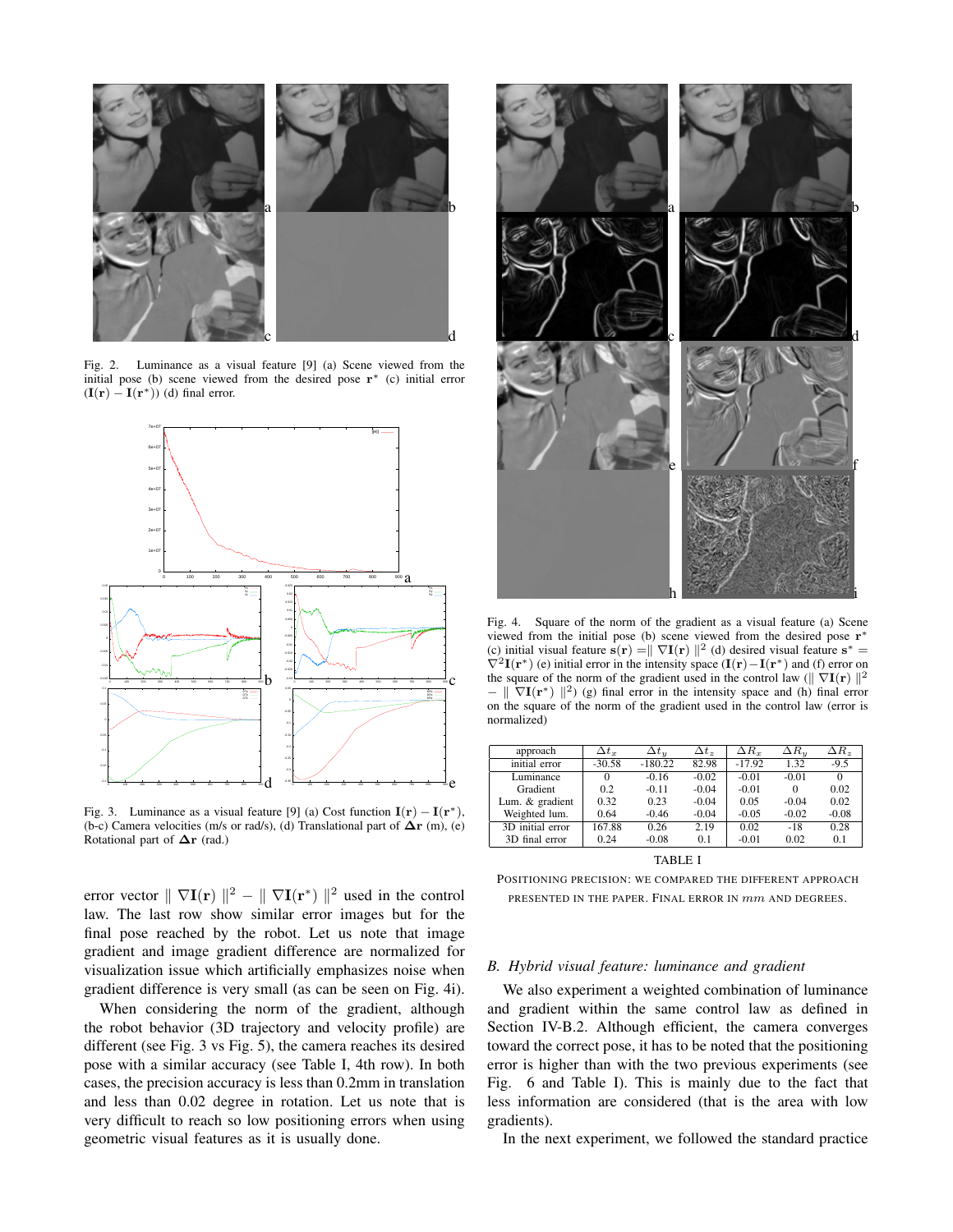

Fig. 5. Square of the norm of the gradient as visual feature (a) Cost function  $\|\nabla I(r)\|^2 - \|\nabla I(r^*)\|^2$ , (b) Translational part of  $\Delta r$  (m), (c) Rotational part of  $\Delta$ r (rad.)



Fig. 6. Using gradient based weighted luminance  $s = D I(r)$  (a) Cost function, (b) Translational part of  $\Delta$ r (m), (c) Rotational part of  $\Delta$ r (rad.)

in visual servoing by stacking luminance and the norm of the gradient for each image pixel, as defined in Section IV-B.4, in order to create the visual features and its interaction matrix. As expected, in that case we have a good positioning accuracy with a higher convergence rate (see Fig. 7 and Table I).

#### *C. Servo on a 3D object*

The goal of the last experiment is to show the robustness of the control law presented in Section IV-B.3 wrt the depths. For this purpose, a non planar scene has been used as shown on Fig. 8. It shows that large errors in the depth are introduced. Let us recall that since depths are not known (and can hardly be recovered on-line) assuming a constant depth in the interaction matrix introduce a modeling error in the control law. Nevertheless, considering luminance as a visual feature, it has already been demonstrated that it is robust to depth variations. Here we consider norm of the gradient as the visual feature. Although the minimization of the cost function is more complex, the positioning error always



Fig. 7. Stacking luminance and norm of the gradient  $s = (I(r), ||)$  $\nabla$ **I**(r)  $\|^{2}$ )<sup>T</sup> (a) Cost function, (b) Translational part of  $\Delta$ r (m), (c) Rotational part of  $\Delta$ r (rad.)

decreases leading to positioning accuracy of  $\Delta r = (0.24$ mm, -0.07mm, 0.09mm, -0.014deg, 0.022deg, 0.05deg).

#### *D. Sensibility to light variation*

ighting conditions during the positioning task (wrt to, eg, Finally, one of the advantage of the new feature presented in Section IV-B.3 is to be more robust to light variation than luminance. One can see on Fig. 11 that despite an important residual on the cost function due to the modification of Fig. 5a) the final error of the positioning task is quite negligible (less than 0.4mm in translation and 0.12 degrees in rotation to be compared to an error of 1mm and 0.2 degrees when considering luminance feature).

#### VI. CONCLUSION

This study was part on research that seek to define direct visual servoing strategy. The goal is to proposed a system that does not require any matching or tracking process which have proved to be one of the bottleneck for the development of visual servoing based systems. Pure photometric visual servoing have first been introduced in [6], [7], [9]. Considering that most of the information in an image are located in its high frequency areas (that are contours), we have consider a new visual feature based on gradient information. We have shown in this paper that it is possible to use the square norm of the gradient of all the pixels in an image as visual features in visual servoing.

#### **REFERENCES**

- [1] F. Chaumette, S. Hutchinson, "Visual servo control, Part I: Basic approaches," *IEEE Robotics and Automation Magazine*, vol. 13, no. 4, pp. 82–90, Dec. 2006.
- [2] V. Sundareswaran, P. Bouthemy, F. Chaumette, "Exploiting image motion for active vision in a visual servoing framework," *Int. J. of Robotics Research*, vol. 15, no. 6, pp. 629–645, Jun. 1996.
- [3] J. Santos-Victor, G. Sandini, "Visual behaviors for docking," *Computer Vision and Image Understanding*, vol. 67, no. 3, Sep. 1997.
- [4] A. Crétual, F. Chaumette, "Visual servoing based on image motion," *Int. J. of Robotics Research*, vol. 20, no. 11, pp. 857–877, Nov. 2001.
- [5] S. Benhimane, E. Malis, "Homography-based 2d visual tracking and servoing," *Int. J. of Robotics Research*, vol. 26, no. 7, Jul. 2007.